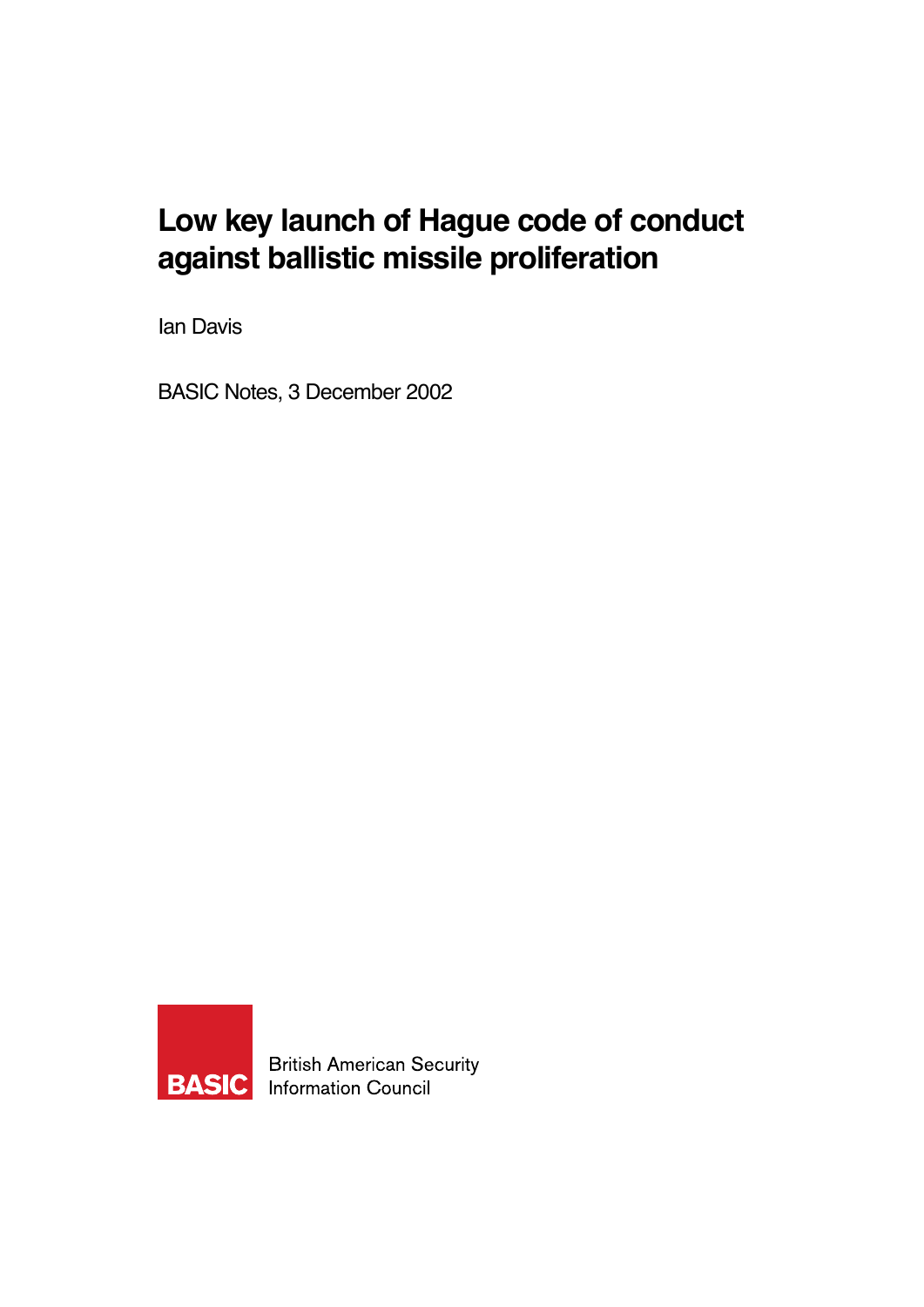### **Introduction**

On November 25-26, an international conference in the Hague marked the inauguration of a new global instrument against the proliferation of ballistic missiles: the Hague Code of Conduct Against Ballistic Missile Proliferation (HCC). The full text of the Code is reproduced in Annex 1. The number of Subscribing States to the Code currently stands at 93 – as listed in Annex 2.

During earlier negotiations the draft Code was known as the International Code of Conduct against Ballistic Missile Proliferation (ICOC). It was changed to 'The Hague Code of Conduct' to underline the important role of the city of The Hague as the world's legal capital.

Very few decisions were taken at the conference, which was part ceremonial launch (day one) and part closed discussion by the Subscribing States on how to implement the Code (day two).

The Netherlands was appointed as the first Chair of the Code for a period of one year, and one of the important tasks for the Chair will be to expand the number of Subscribing States. Austria was appointed administrative Central Contact for the Code, and will collect and disseminate the confidence building measures submissions and receive and announce the subscription of additional States to the Code. Subscribing States also agreed to have regular meetings, and a technical meeting is planned for Spring 2003.

#### **Ballistic missile proliferation**

Germany first developed ballistic missiles in their military form during World War II. The V-2, which was powered only during the first part of its flight, was the world's first operational ballistic missile with a range of just over 300km. Over the last 60 years, ballistic missiles have become a key strategic weapon of modern deterrence and warfare, and can be used to carry conventional, chemical or nuclear warheads. Ballistic missiles can also be used as launchers for civilian space projects.

Today, intermediate-range ballistic missiles (IRBM) can reach targets up to 2,400km away, while intercontinental ballistic missiles (ICBM) have a range of many thousands of kilometres. The key US offensive ballistic missiles are the Minutemen ICBMs, which are launched from silos, and the submarine-launched Tridents, which replaced the earlier Polaris and Poseidon. All currently deployed ballistic missiles can be equipped with Multiple Independently Targetable Re-entry Vehicles (MIRVs), which permit one booster to carry several warheads, each guided to a separate target. The former Soviet Union completed the first operative ICBMs in 1958, and the United States, reacting to a supposed 'missile gap', gained overwhelming missile superiority by 1962. In terms of accuracy and payload, this supremacy was never relinquished.

In an effort to stop the proliferation of ballistic missiles, the United Kingdom, France, United States, Italy, Canada, Japan and Germany (the G7 states) established the Missile Technology Control Regime (MTCR) in 1987. The MTCR is a voluntary co-operative undertaking between states to limit the proliferation of nuclear, and (since January 1993) chemical and biological-capable missiles with a range of over 300km. It works through the national enforcement of agreed guidelines to control exports of equipment and technology that could be used to build such missiles. Since 1987, the membership of the MTCR has increased to 32 states.[1]

There are several major weaknesses in the MTCR. First, it is not a treaty and is not legally binding. Second, not all the suppliers of missile components and technology are in the regime (e.g. China, North Korea, Iran, India and Pakistan are suppliers who operate outside of the MTCR, although China has pledged to work within MTCR guidelines). Third, the regime contains no provisions for reducing existing missile stockpiles, and fourth, it denies dual-use technology to developing countries for peaceful purposes.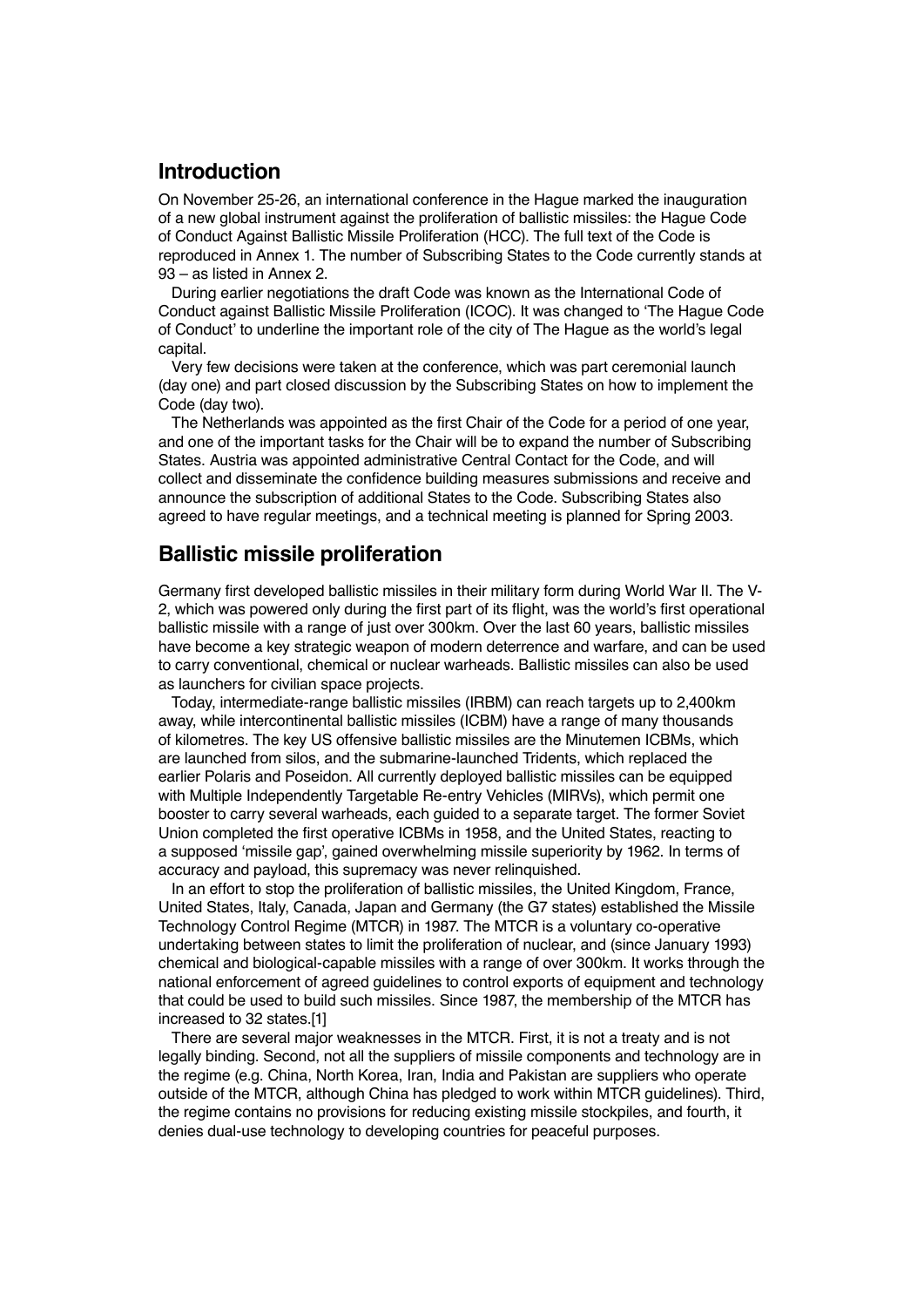In the early 1980s only the Soviet Union and the seven original member states of the MTCR had the capability to export whole ballistic missile systems. Today, however, it is estimated that 31 nations have an operational short-range ballistic missile capability (with a range up to 600km), with North Korea, Iran, Iraq, Syria and Libya identified by the United States as particular 'states of concern'.[2] However, none of these so-called states of concern currently possess missiles able to reach the United States, although part of the territory of NATO (i.e. Turkey) is within range of short-range missiles from Syria, Iran and Iraq.

The threat to regional stability and ultimately global security from the proliferation of ballistic missiles is made worse, as has been evident since 11 September 2001, by the danger that these weapons could fall into the hands of terrorists. Concerns over the proliferation of ballistic missiles capable of delivering WMD among states of concern and non-state actors have also triggered renewed interest in the development of missile defences, particularly in the United States.[3] However, as the Dutch Advisory Council on International Affairs recently concluded, "the United States is the only NATO ally that has a strong view on the threat from ballistic missiles".[4]

#### **Key elements of the Code**

In its original structure, the MTCR was not meant to halt missile proliferation, but to slow it down until a more comprehensive regime was put in place. The Hague Code of Conduct is a promising first step towards filling this gap: in developing a primary multilateral instrument for preventing ballistic missile proliferation. Like the MTCR, it is a politically binding document rather than an article of international law, but is intended to address some of the MTCR's shortcomings, not least in its intention of universality.

The Code is the product of seven years debate and dialogue and builds upon earlier in-depth discussions among some one hundred nations at meetings in Madrid in June and Paris in February this year.[5] The European Union strongly supported the initiative from the start and took upon itself the task of bringing this process to a successful conclusion before the end of 2002. In particular, the Danish EU Presidency conducted intensive consultations in the lead up to the Hague conference. Of all the initiatives taken so far to prevent the continuing proliferation of ballistic missiles, it is the most concrete and advanced.[6]

The Code calls for greater restraint in developing, testing, using, and spreading ballistic missiles. It does not prohibit states from owning ballistic missiles nor from benefiting from the peaceful use of outer space. But to increase transparency and reduce mistrust among Subscribing States, it provides a number of general rules and introduces confidencebuilding measures, such as the obligation to announce missile launches in advance. Each country that has endorsed the Code must specify its national policy regarding ballistic missiles and space launches, including civilian ones.

The Subscribing States recognize that other measures will need to follow, at the United Nations and elsewhere.

#### **Opinions of the subscribing states: US differences to the fore**

Most (approximately 85) of the 93 Subscribing States attended the ceremonial launch in the Hague, and around half of them opted to make a brief statement on the first day of the conference. As would be expected, all the speeches were supportive of the Code and several sought to draw attention to specific national or regional security concerns or objectives. For example, several of the statements from African delegates drew attention to the need for militarily advanced nations to redirect military R&D spending to the promotion of equity and justice throughout the world; the UK delegation stressed that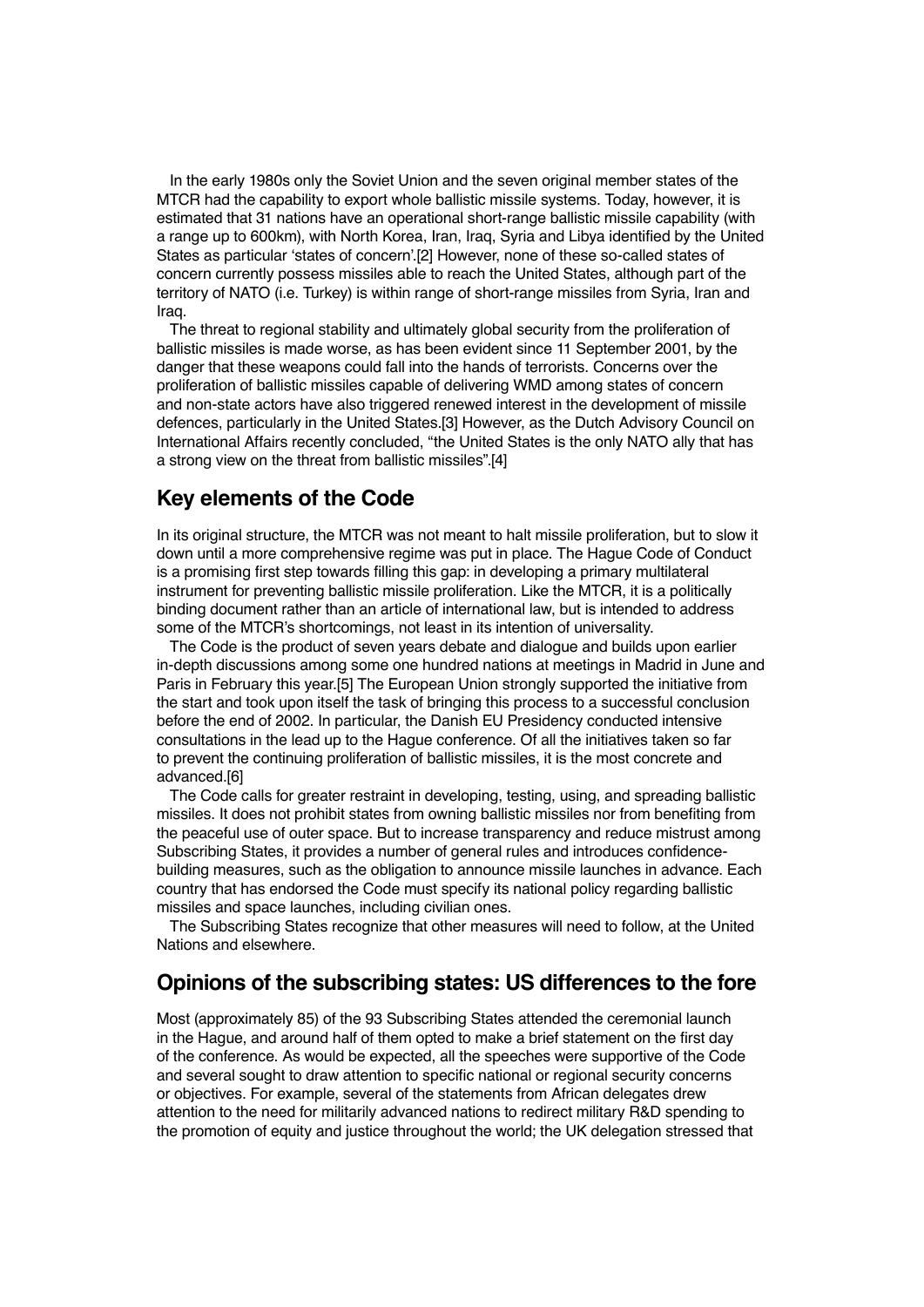inspections represent the "last chance" to peacefully resolve the conflict in Iraq; Bulgaria, a country that has been accused of lax export control practices in the past, took the opportunity to showcase its national export control reforms and make the case for MTCR membership; and Argentina outlined a number of criteria for assessing the peaceful use of missile launches and satellites, while simultaneously announcing its own nascent space programme plans.

The most substantive statement, however, came from John Bolton, US Under Secretary of State for Arms Control and International Security – the full text of which is reproduced as Annex 3. While Bolton also affirmed US support for the Code – calling it a "concrete demonstration" of the international community's determination to find more ways to address WMD proliferation, and stating that the United States has "high confidence in its future potential" – he also highlighted a number of qualifying factors and reservations to this support.

First, the Code (and other multilateral efforts, such as the MTCR) is only one element of the US strategy against missile proliferation. Another element of that strategy is the development of a missile defence system. The US Administration sees all these efforts as "complementary" and "mutually reinforcing".

Second, with regard to implementation work, Bolton noted that the US plans "to make pre-launch notifications and annual declarations pursuant to the ICOC based upon current US proposals in its negotiations with the Russian Federation on a Pre-Launch Notification System, including the question of which launches are to be notified." These proposals are part of the 1998 US-Russian Strategic Stability Cooperation Initiative. At the same time, he pointed out that the United States "reserves the right in circumstances of war to launch ballistic missile and space-launch vehicles without prior notification."

Over the longer term, Bolton wants the bilateral US-Russian system to be "multilateralized" and suggests that it "might provide the mechanism by which all ICOC subscribing states exchange pre-launch notifications".

Third, Bolton also used the conference as an opportunity to the highlight noncompliance by certain states with other WMD non-proliferation regimes. (Only the British and French delegations made similarly explicit statements, with the former stressing the need to "confront persistent cheaters", citing Iraq and North Korea as examples). He pointed out once again that Iraq, North Korea, Iran, Libya and Cuba are violating their commitments to the 1972 Biological Weapons Convention. This led Libya, the only one of the five named countries represented in the Hague meeting, to exercise a right of reply, in which the charges were firmly denied and counter-claims were made about US noncompliance. In his earlier statement, the head of the Libyan delegation, Minister of Foreign Affairs Abdurrahman Shalgham, had called for the Code to include provisions to "ban and destroy all missiles capable of delivering WMD", and that the provisions should apply to "all states, irrespective of capability". He also suggested a name change to "International Code of Conduct to Prohibit the Production, Use, Stockpiling and Transfer of Ballistic Missiles". This was in keeping with Libya's, and much of the non-aligned movement's position, in public at least, of calling for the destruction of all WMD.

Fourth, while speaker after speaker stressed the need to encourage non-subscribing states to join the Code, John Bolton struck up a less conciliatory tone. Having drawn attention to the "grave threat" to the integrity of the 1968 Nuclear Non-Proliferation Treaty from North Korea's admission to enriching uranium for nuclear weapons, he went on to argue:

Surely, none of us wants this disdain and disregard to happen to the new ICOC. That is why we are not concerned about the states that have chosen not to subscribe to the code. Far better to know who is actually prepared to live under its terms, and who is not. Far better to know who is truly serious about stopping the proliferation of ballistic missile technology and the risk that such technology could be used to carry weapons of mass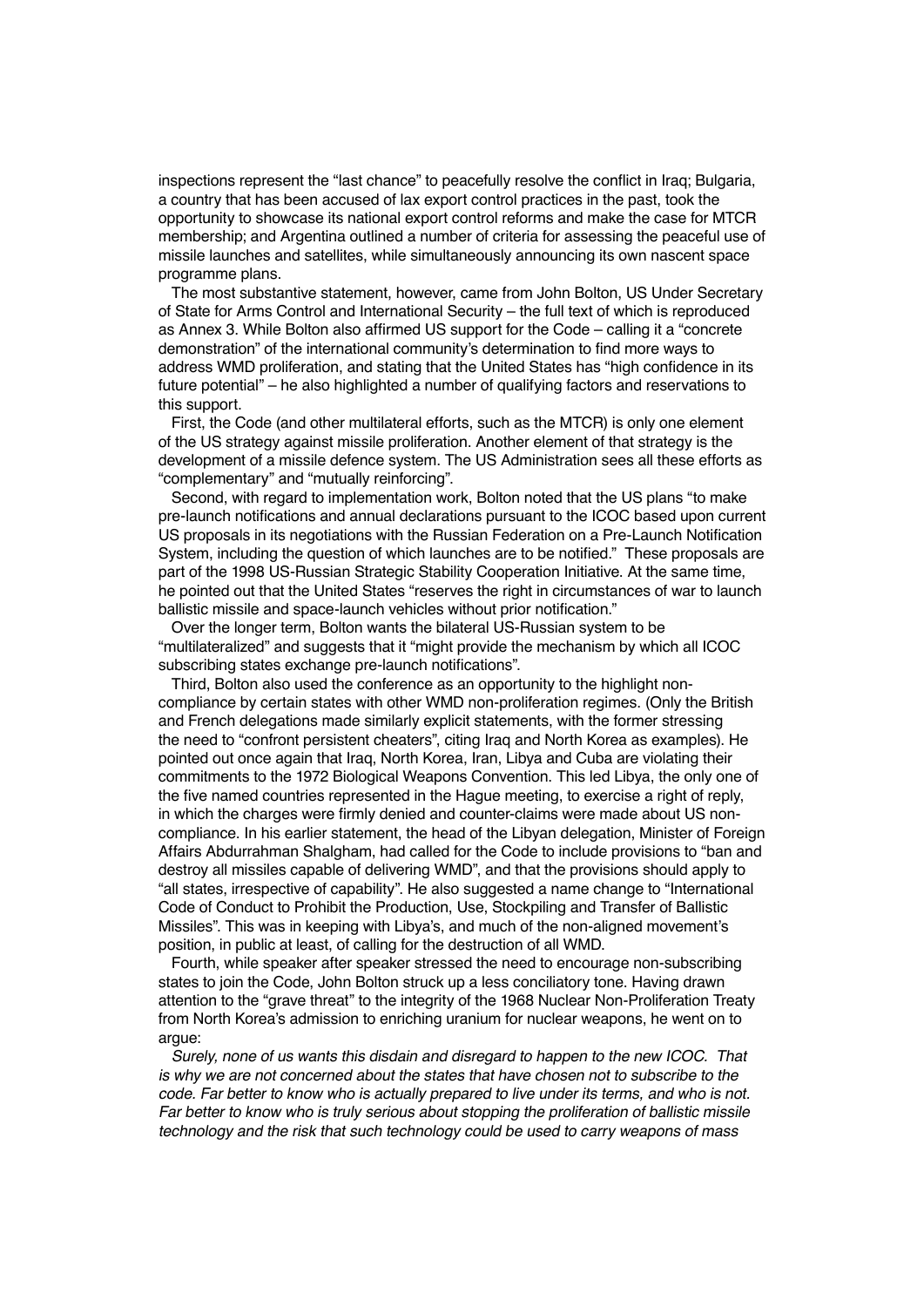destruction against innocent civilian populations.

Although several other Subscribing States may share some of these US concerns, as stated earlier, only the UK and France were prepared to voice them during the opening ceremony. The willingness on the part of the US delegation to do so reflects the growing confidence of a US Administration seeking to set a new agenda in international affairs. It is an agenda that places less emphasis on non-proliferation and more on unilateral measures such as sanctions, pre-emption and the deployment of technically advanced weapon systems, including missile defences, as advanced in the Nuclear Posture Review and Quadrennial Defence Review. However, it must be stressed that the non-proliferation architecture has been sufficiently robust to limit the 'problems' to just five 'states of concern'.

#### **Future challenges**

There are two key future challenges: increasing the number of Subscribing States and deepening the scope and nature of the Code.

**Towards universality**: All of the UN member states except Iraq have been invited to subscribe to the Code, which will be submitted to the United Nations for information purposes. The ultimate goal is to reach a multilateral agreement that is open to all countries, including those that are not party to the MTCR or the Nuclear Non Proliferation Treaty. Involving 'states of concern', however, might come at a price. The United States in particular has been unwilling to compromise where countries it has labelled as part of the 'axis of evil' are concerned. Syria and North Korea chose not to attend either the Paris or Madrid meetings, while Iran – an active participant in the Paris talks – pulled out of the Madrid meeting at the last minute. Iraq was excluded from all the prior discussions. Libya, as noted above, although a Subscribing State, hardly sees eye-to-eye with the United States on some of the fundamental issues.

In addition to the 'states of concern', many other ballistic missile-capable states including Brazil, China, India, Israel and Pakistan remain outside the Code for the time being (although all were party to the earlier discussions).[7] At this stage, the Code appears to offer too little to such states with ballistic missile programmes to make subscription worthwhile. With no tangible incentives on offer, either in terms of technology assistance for peaceful space development programmes or in the form of negative security assurances (through an agreement not to use ballistic missiles against states that abstain from ballistic missile programmes), it is difficult to see many of these states joining the Code any time soon. Moreover, adding such provisions to the Code seems unlikely, since technology transfer in exchange for giving up ballistic missile programmes is not an approach viewed favourably by Washington.

**Deepening the Code**: The Code does very little to address the fundamental problem of a lack of global standards and norms for regulating the use of ballistic missiles – for deciding on what is an acceptable or unacceptable use of ballistic missile technology. Thus, the Code will need to build on the transparency and confidence building mechanisms and establish further norms and standards, including the prohibition of their use. A ban on medium and short-range missiles, for example, might be developed in the first instance in specific regional contexts. Current discussions among the Andean Pact nations for a missile-free zone fit such a model, but it will also be important to reach similar agreements in regions of tension, particularly the Middle East and South Asia.

#### **Conclusions**

The Code offers an opportunity to combat the proliferation of ballistic missiles through a cooperative, multilateral agreement. There are clearly shortcomings in the current system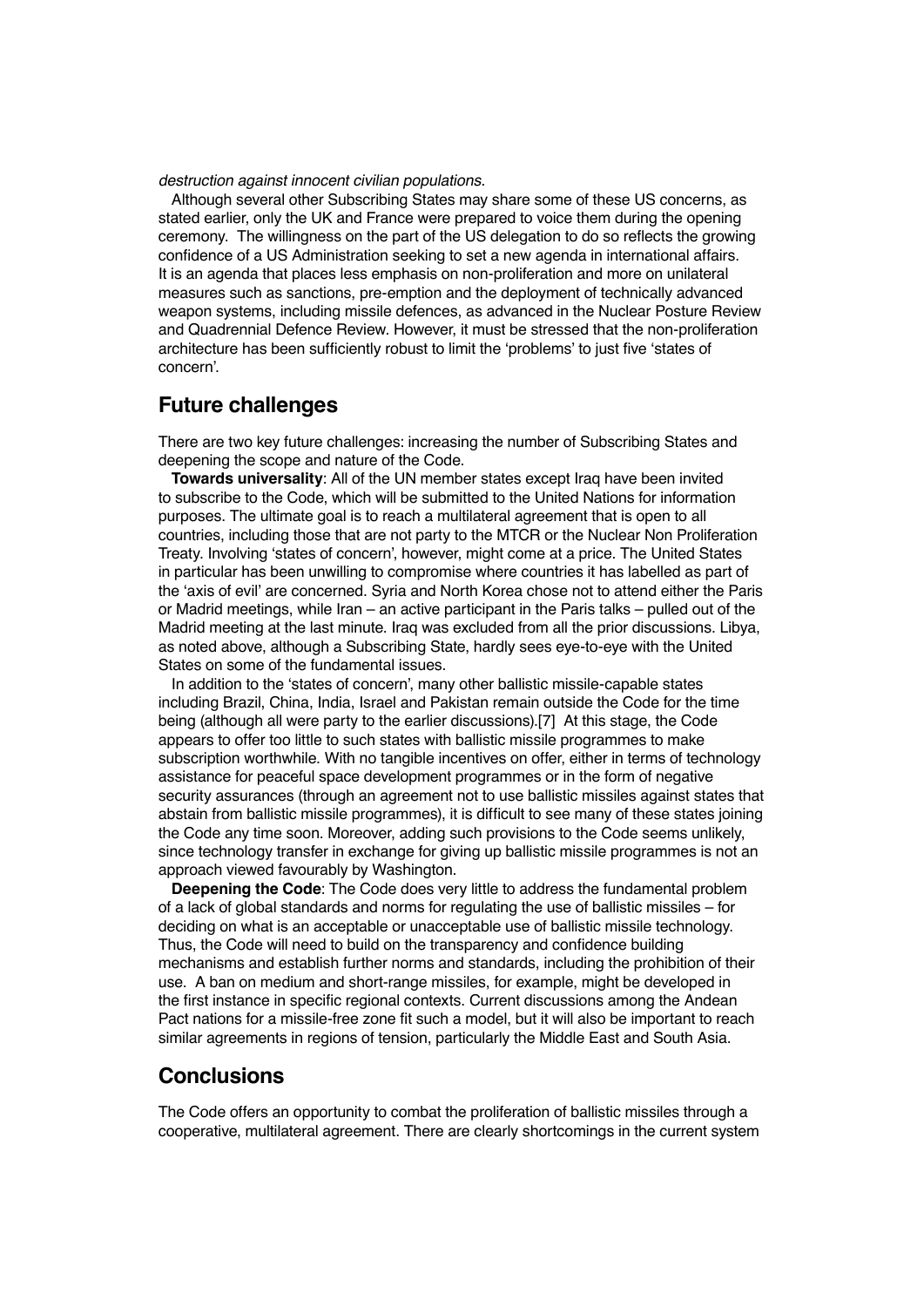of arms control and non-proliferation, and especially regarding delivery systems such as ballistic missiles. These need to be dealt with in order to ensure the credibility of the system.

In creating a Code that is acceptable to MTCR members, and especially the United States, the resulting document is rather thin on substance. However, its importance as a multilateral initiative should not be overlooked, and the opportunity for developing regional or bilateral measures in the spirit of the Code will add to its significance.

# **Endnotes**

[1] For more information on the MTCR, see http://projects.sipri.se/expcon/mtcr documents.html

[2] Besides the five countries mentioned above, Algeria, Armenia, Azerbaijan, Belarus, Bulgaria, the Democratic Republic of Congo, the Czech Republic, Egypt, Georgia, Hungary, India, Israel, Kazakhstan, South Korea, Pakistan, Poland, Romania, Saudi Arabia, Slovakia, Taiwan, Turkmenistan, Ukraine, the United Arab Emirates, Vietnam, Yemen and the Federal Republic of Yugoslavia have an operational short-range ballistic missile capability. See D.A. Wilkening, 'Ballistic Missile Defence and Strategic Stability, Adelphi Paper, n.334, New York: Oxford University Press.

[3] For up-to-the-minute information on the missile defence debate, sign up to BASIC's free email service: Missile Defense Update at http://www.basicint.org

[4] Advisory Council on International Affairs (AIV), An Analysis of the US Missile Defence Plans: Pros and Cons of Striving for Invulnerability, AIV, No.28, August 2002.

[5] Aidan Harris, 'International Code of Conduct Against Ballistic Missile Proliferation, BASIC Notes, 18 July 2002. See http://www.basicint.org/pubs/Notes/2002international\_ code.htm

[6] Other proposals for controlling ballistic missiles include the Russian Global Control System (GCS) initiative. While the GCS also aimed to promote international transparency, it went further than the Code by proposing incentives for countries that decide not to acquire ballistic missiles, such as access to satellite launch facilities. See BASIC Notes, ibid.

[7] China had wanted to attend the Hague launch under an 'observer' status, but this request was refused on the basis of wanting to keep up the pressure on non-subscribing states to join by only allowing countries to attend that had signed the Code.

# **Annex 1**

#### **Hague Code of Conduct against Ballistic Missile Proliferation**

Preamble

The Subscribing States:

Reaffirming their commitment to the United Nations Charter;

Stressing the role and responsibility of the United Nations in the field of international peace and security;

Recalling the widespread concern about the proliferation of weapons of mass destruction and their means of delivery;

Recognizing the increasing regional and global security challenges caused, inter alia, by the ongoing proliferation of Ballistic Missile systems capable of delivering weapons of mass destruction;

Seeking to promote the security of all states by fostering mutual trust through the implementation of political and diplomatic measures;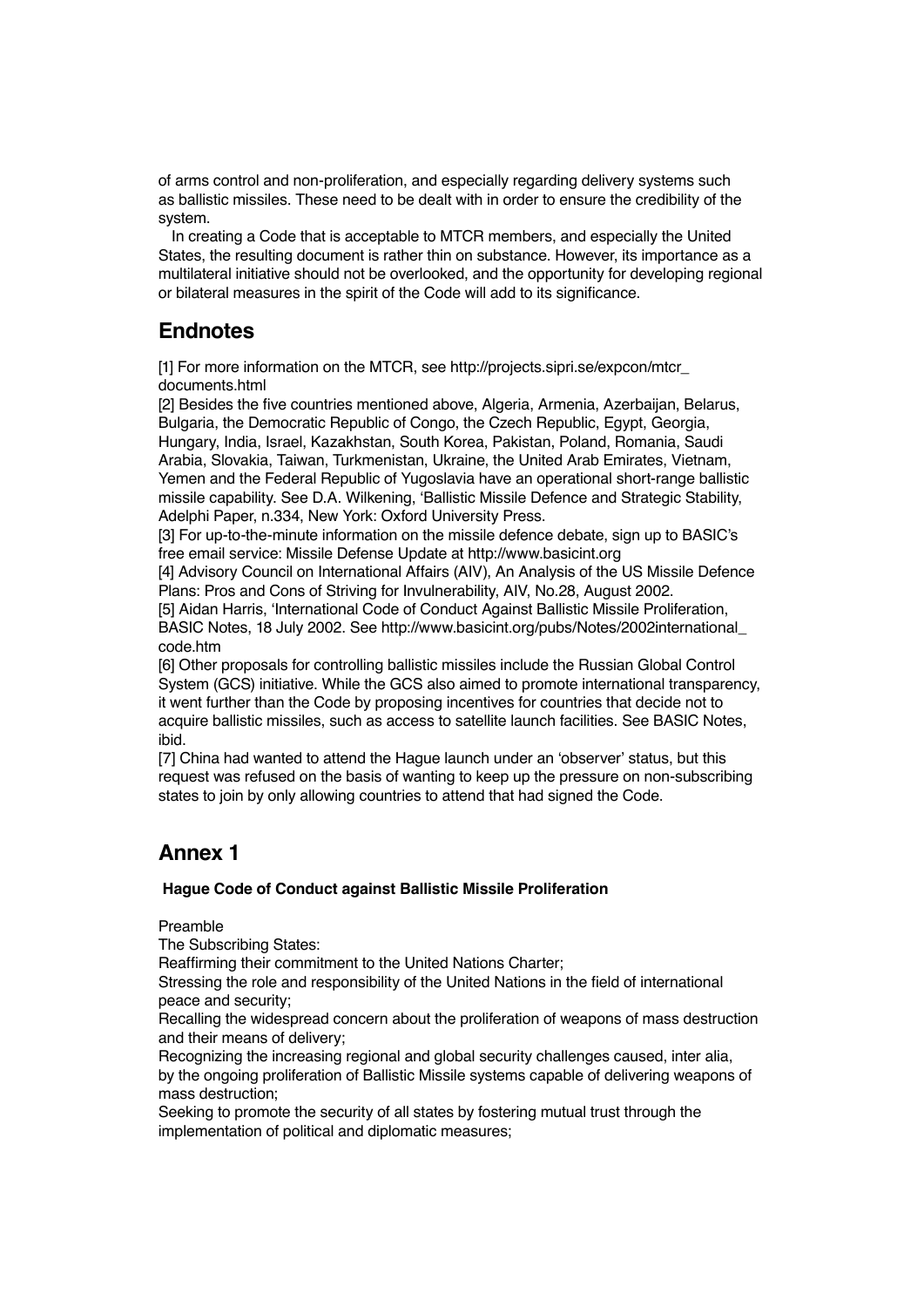Having taken into account regional and national security considerations; Believing that an International Code of Conduct against Ballistic Missile Proliferation will contribute to the process of strengthening existing national and international security arrangements and disarmament and non-proliferation objectives and mechanisms; Recognising that subscribing States may wish to consider engaging in co-operative measures among themselves to this end;

- 1 Adopt this International Code of Conduct against Ballistic Missile Proliferation (hereinafter referred to as 'the Code');
- 2 Resolve to respect the following Principles:
	- 1 Recognition of the need comprehensively to prevent and curb the proliferation of Ballistic Missile systems capable of delivering weapons of mass destruction and the need to continue pursuing appropriate international endeavours, including through the Code;
	- 2 Recognition of the importance of strengthening, and gaining wider adherence to, multilateral disarmament and non-proliferation mechanisms;
	- 3 Recognition that adherence to, and full compliance with, international arms control, disarmament and non-proliferation norms help build confidence as to the peaceful intentions of states;
	- 4 Recognition that participation in this Code is voluntary and open to all States;
	- 5 Confirmation of their commitment to the United Nations Declaration on International Cooperation in the Exploration and Use of Outer Space for the Benefit and in the Interest of All States taking into particular Account the Needs of Developing Countries, adopted by the United Nations General Assembly (Resolution 51/122 of 13 December 1996);
	- 6 Recognition that states should not be excluded from utilising the benefits of space for peaceful purposes, but that, in reaping such benefits and in conducting related cooperation, they must not contribute to the proliferation of Ballistic Missiles capable of delivering weapons of mass destruction;
	- 7 Recognition that Space Launch Vehicle programmes should not be used to conceal Ballistic Missile programmes;
	- 8 Recognition of the necessity of appropriate transparency measures on Ballistic Missile programmes and Space Launch Vehicle programmes in order to increase confidence and to promote non-proliferation of Ballistic Missiles and Ballistic Missile technology;
- 3 Resolve to implement the following General Measures:
- 1 To ratify, accede to or otherwise abide by:
- the Treaty on Principles Governing the Activities of States in the Exploration and Use of Outer Space, including the Moon and Other Celestial Bodies (1967),
- the Convention on International Liability for Damage Caused by Space Objects (1972), and
- the Convention on Registration of Objects Launched into Outer Space (1975);
- 2 To curb and prevent the proliferation of Ballistic Missiles capable of delivering weapons of mass destruction, both at a global and regional level, through multilateral, bilateral and national endeavours;
- 3 To exercise maximum possible restraint in the development, testing and deployment of Ballistic Missiles capable of delivering weapons of mass destruction, including, where possible, to reduce national holdings of such missiles, in the interest of global and regional peace and security;
- 4 To exercise the necessary vigilance in the consideration of assistance to Space Launch Vehicle programmes in any other country so as to prevent contributing to delivery systems for weapons of mass destruction, considering that such programmes may be used to conceal Ballistic Missile programmes;
- 5 Not to contribute to, support or assist any Ballistic Missile programme in countries which might be developing or acquiring weapons of mass destruction in contravention of norms established by, and of those countries' obligations under, international disarmament and non-proliferation treaties;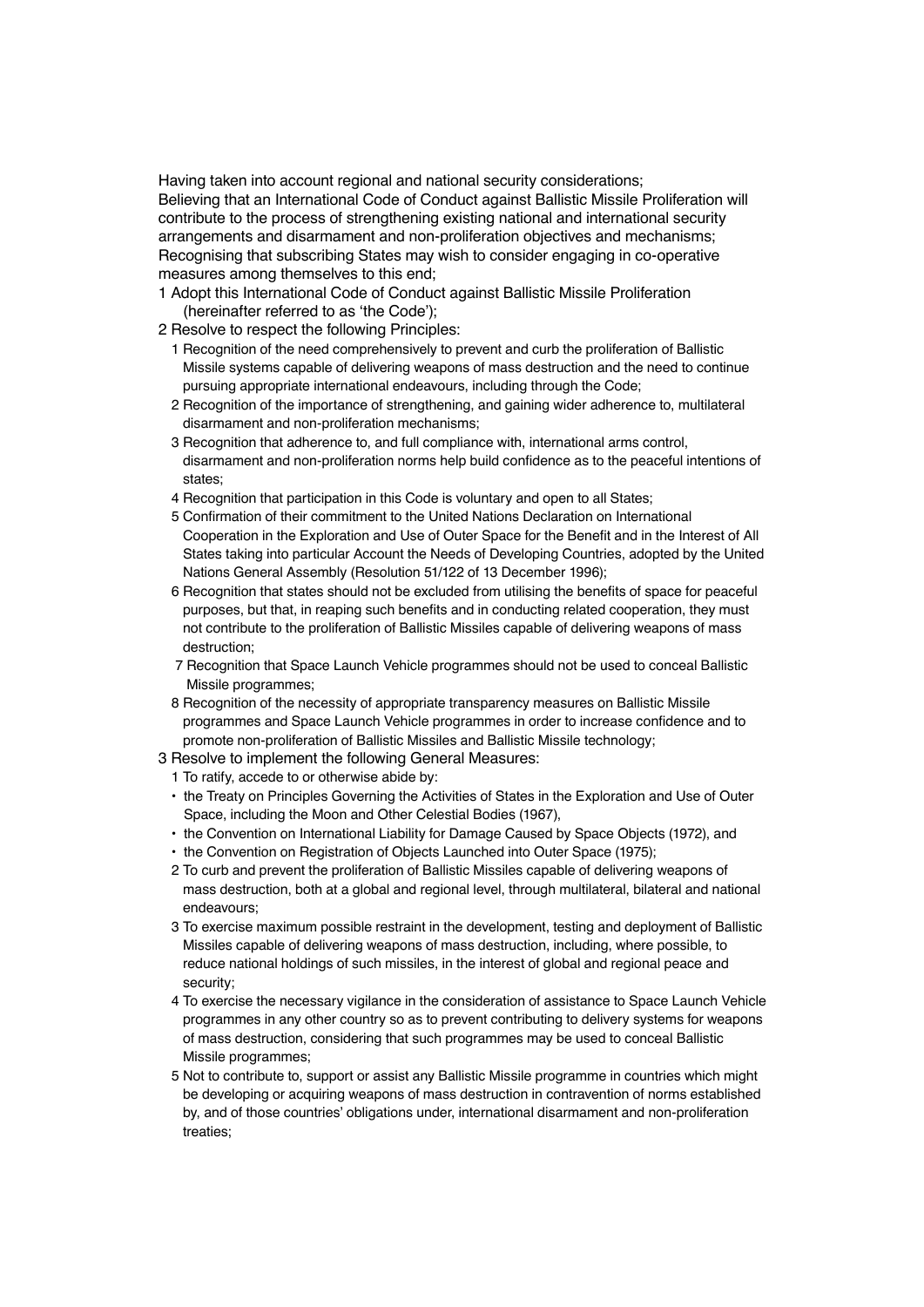- 4 Resolve to implement the following:
	- 1 Transparency measures as follows, with an appropriate and sufficient degree of detail to increase confidence and to promote non-proliferation of Ballistic Missiles capable of delivering weapons of mass destruction:
	- 1 With respect to Ballistic Missile programmes to:
	- \* make an annual declaration providing an outline of their Ballistic Missile policies. Examples of openness in such declarations might be relevant information on Ballistic Missile systems and land (test-) launch sites;
	- \* provide annual information on the number and generic class of Ballistic Missiles launched during the preceding year, as declared in conformity with the pre-launch notification mechanism referred to hereunder, in tiret iii);
	- 2 With respect to expendable Space Launch Vehicle programmes, and consistent with commercial and economic confidentiality principles, to:
	- \* make an annual declaration providing an outline of their Space Launch Vehicle policies and land (test-) launch sites;
	- \* provide annual information on the number and generic class of Space Launch Vehicles launched during the preceding year, as declared in conformity with the pre-launch notification mechanism referred to hereunder, in tiret iii);
	- \* consider, on a voluntary basis (including on the degree of access permitted), inviting international observers to their land (test-) launch sites;
	- 3 With respect to their Ballistic Missile and Space Launch Vehicle programmes to:
	- \* exchange pre-launch notifications on their Ballistic Missile and Space Launch Vehicle launches and test flights. These notifications should include such information as the generic class of the Ballistic Missile or Space Launch Vehicle, the planned launch notification window, the launch area and the planned direction;
	- 2 Subscribing States could, as appropriate and on a voluntary basis, develop bilateral or regional transparency measures, in addition to those above.
	- 3 Implementation of the above Confidence Building Measures does not serve as justification for the programmes to which these Confidence Building Measures apply;
- 5 Organisational aspects Subscribing States determine to:
	- 1 Hold regular meetings, annually or as otherwise agreed by Subscribing States;
	- 2 Take all decisions, both substantive and procedural, by a consensus of the Subscribing States present;
	- 3 Use these meetings to define, review and further develop the workings of the Code, including in such ways as:
		- establishing procedures regarding the exchange of notifications and other information in the framework of the Code;
		- establishing an appropriate mechanism for the voluntary resolution of questions arising from national declarations, and/or questions pertaining to Ballistic Missile and/or Space Launch Vehicle programmes;
		- naming of a Subscribing State to serve as an immediate central contact for collecting and disseminating Confidence Building Measures submissions, receiving and announcing the subscription of additional States, and other tasks as agreed by Subscribing States; and
		- others as may be agreed by the Subscribing States, including possible amendments to the Code

#### **Annex 2**

(at inauguration of the Code, 25-26 November 2002)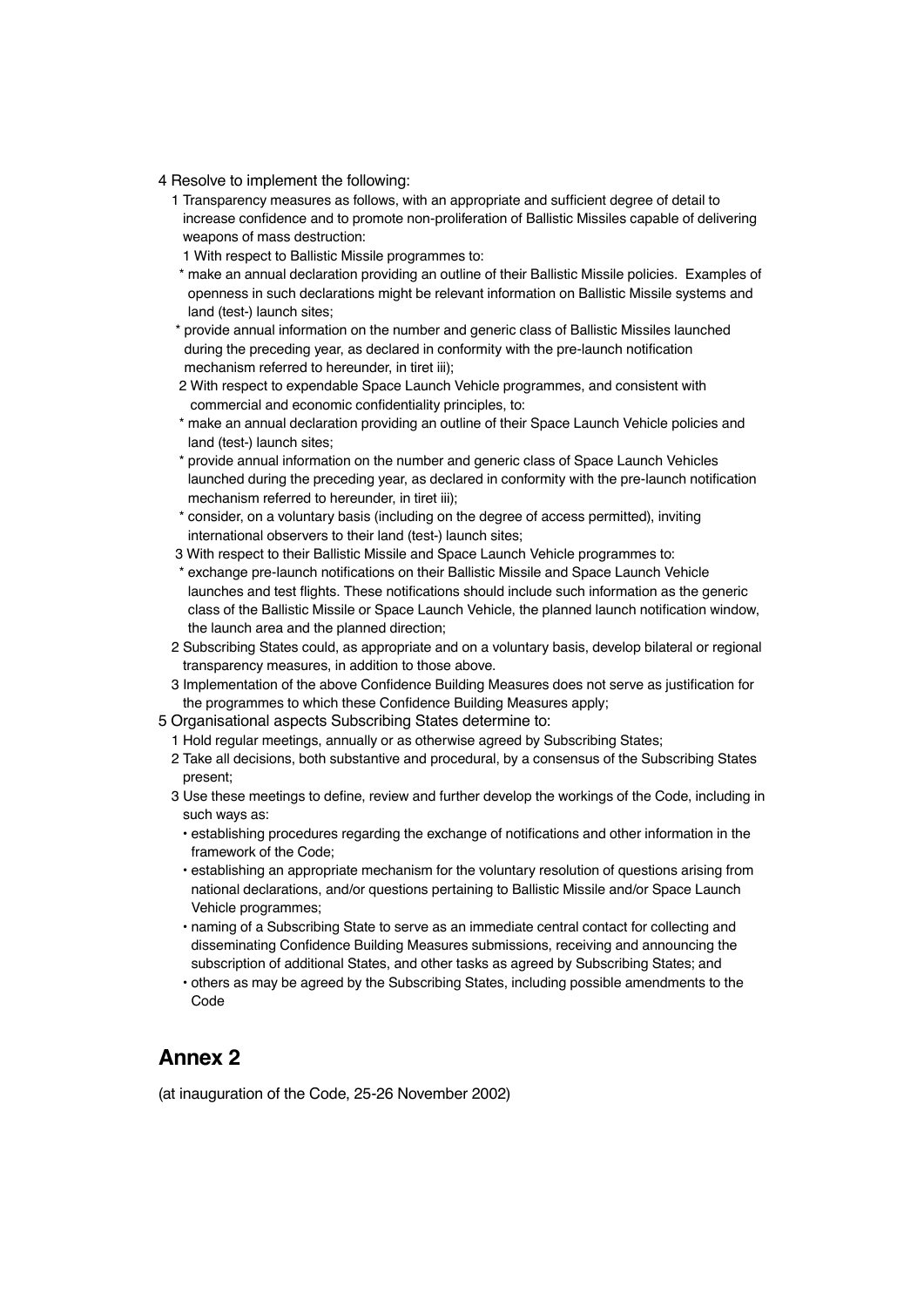| 1           | Afghanistan               | $\overline{c}$ | Albania                               | 3  | Argentina           |  |
|-------------|---------------------------|----------------|---------------------------------------|----|---------------------|--|
| 4           | Australia                 | 5              | Austria                               | 6. | Azerbaijan          |  |
| $7^{\circ}$ | <b>Belarus</b>            | 8              | Belgium                               | 9  | Benin               |  |
|             | 10 Bosnia and Herzegovina |                | 11 Bulgaria                           |    | 12 Burkina Faso     |  |
|             | 13 Cameroon               |                | 14 Canada                             |    | 15 Chile            |  |
|             | 16 Colombia               |                | 17 Comores                            |    | 18 Cook Islands     |  |
|             | 19 Costa Rica             |                | 20 Croatia                            |    | 21 Cyprus           |  |
|             | 22 Czech Republic         |                | 23 Denmark                            |    | 24 El Salvador      |  |
|             | 25 Estonia                |                | 26 Finland                            |    | 27 France           |  |
|             | 28 Gabon                  |                | 29 Georgia                            |    | 30 Germany          |  |
|             | 31 Ghana                  |                | 32 Greece                             |    | 33 Holy See         |  |
|             | 34 Hungary                |                | 35 Iceland                            |    | 36 Ireland          |  |
|             | 37 Italy                  |                | 38 Japan                              |    | 39 Jordan           |  |
|             | 40 Kenya                  |                | 41 Kiribati                           |    | 42 Latvia           |  |
|             | 43 Libyan Arab Jamahiriya |                | 44 Lithuania                          |    | 45 Luxembourg       |  |
|             | 46 Madagascar             |                | 47 Malta                              |    | 48 Marshall Islands |  |
|             | 49 Mauritania             |                | 50 Monaco                             |    | 51 Morocco          |  |
|             | 52 Netherlands            |                | 53 New Zealand                        |    | 54 Nicaragua        |  |
|             | 55 Nigeria                |                | 56 Norway                             |    | 57 Palau            |  |
|             | 58 Papua New Guinea       |                | 59 Paraguay                           |    | 60 Peru             |  |
|             | 61 Philippines            |                | 62 Poland                             |    | 63 Portugal         |  |
|             | 64 Republic of Korea      |                | 65 Republic of Moldova 66 Romania     |    |                     |  |
|             | 67 Russian Federation     |                | 68 Rwanda                             |    | 69 Senegal          |  |
|             | 70 Sierra Leone           |                | 71 Slovakia                           |    | 72 Slovenia         |  |
|             | 73 South Africa           |                | 74 Spain                              |    | 75 Sudan            |  |
|             | 76 Suriname               |                | 77 Sweden                             |    | 78 Switzerland      |  |
|             | 79 Tajikistan             |                | 80 The Former Yugoslav 81 Timor-Leste |    |                     |  |
|             | - Rep of Macedonia        |                |                                       |    |                     |  |
|             | 82 Tunisia                |                | 83 Turkey                             |    | 84 Tuvalu           |  |
|             | 85 Uganda                 |                | 86 Ukraine                            |    | 87 United Kingdom   |  |
|             | <b>88 United States</b>   |                | 89 Uruguay                            |    | 90 Uzbekistan       |  |
|             | 91 Venezuela              |                | 92 Yugoslavia                         |    | 93 Zambia           |  |
|             |                           |                |                                       |    |                     |  |

## **Annex 3**

**International Code of Conduct Against Ballistic Missile Proliferation John R. Bolton**, US Under Secretary for Arms Control and International Security Remarks at the Launching Conference for the International Code of Conduct Against Ballistic Missile Proliferation

The Hague, The Netherlands November 25, 2002 (Remarks as delivered)

Mr. Chairman, Ministers, Ambassadors, Distinguished Delegates:

I am honored to represent the United States of America as an initial Subscribing State to the International Code of Conduct against Ballistic Missile Proliferation (ICOC). The entry into effect today of the ICOC marks an important contribution to the international effort against the proliferation of ballistic missiles capable of delivering weapons of mass destruction (WMD) -- an effort that the United States has always strongly supported.

The large number of countries that have subscribed to the ICOC and are represented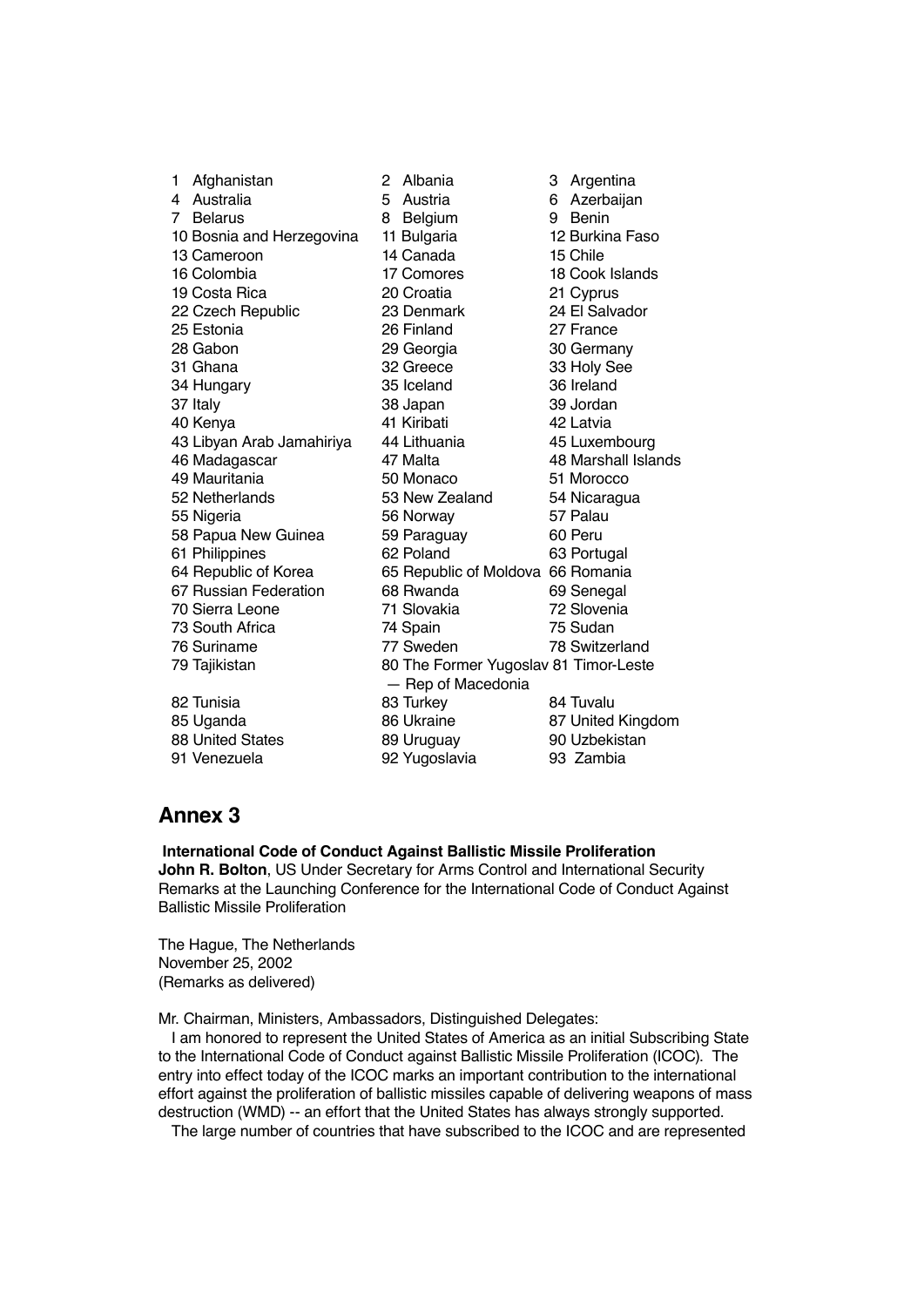here is a concrete demonstration that the international community has recognized and is looking for additional ways to address the proliferation of the most threatening means of delivery for weapons of mass destruction. It is no accident that the dangerous proliferation of ballistic missiles occurs predominantly in parallel with programs for nuclear, chemical, and biological weapons. International concern about such ballistic missile programs is heightened by the fact that weapons of mass destruction [WMD] programs also often exist in parallel with support for terrorist groups. Viewed in this context, it is clear why the proliferation of ballistic missiles threatens international peace and security on a worldwide basis.

The United States regards the proliferation of ballistic missiles capable of delivering WMD as a direct threat to the US, our deployed forces, our friends and allies, and our interests in key regions of the world.

The United States sees the International Code of Conduct against Ballistic Missile Proliferation as an important addition to the wide range of tools available to countries to impede and roll back this proliferation threat.

One element of our strategy is multilateral efforts against missile proliferation, such as the ICOC and the Missile Technology Control Regime (MTCR). Another important element is missile defense. We view our missile defense efforts as complementary to, and consistent with the objectives of, the ICOC and the MTCR. Each seeks in different ways to protect us from the dangers posed by WMD and ballistic missile proliferation. We are now in the process of discussing with allies and friends, including the Russian Federation, cooperation on missile defense programs because our nation is hardly alone in needing the additional protection that such programs can provide. Missile defenses, the MTCR, and the ICOC play important roles in deterring and reducing missile proliferation, and the United States will be ready to work with members of the ICOC, and of the MTCR, to ensure that these complementary efforts are mutually reinforcing.

While an important new addition to the broad arsenal of non-proliferation measures, it is no secret that the ICOC has its limitations. For example, in taking on the political commitment pursuant to the ICOC to exercise maximum possible restraint in the development, testing and deployment of ballistic missiles capable of delivering weapons of mass destruction, the United States -- like other countries -- understands this commitment as not limiting our right to take steps in these areas necessary to meet our national security requirements consistent with US national security strategy. This includes our ability to maintain our deterrent umbrella for our friends and allies, and the capabilities necessary to defeat aggression involving WMD attacks. But all subscribing states will have the opportunity to discuss these issues in detail, and to participate in consensus decisions to evolve the text.

Most of this implementation work will concern the ICOC's requirements for pre-launch notification of subscribing states ballistic missile and space-launch vehicle launches and test flights. The United States intends to make pre-launch notifications and annual declarations pursuant to the ICOC based upon current US proposals in its negotiations with the Russian Federation on a Pre-Launch Notification System, including on the question of which launches are to be notified. For example, the United States reserves the right in circumstances of war to launch ballistic missiles and space-launch vehicles without prior notification.

Once implementation is completed, the notifications and annual declarations that the United States provides pursuant to the ICOC will be based upon the US-Russian Pre-Launch Notification System, to be established in connection with the US-Russian Joint Data Exchange Center. Over the longer term, we agree with the Russian Federation that the bilateral US-Russian system should be multilateralized. We hope, in turn, that such a multilateralized system might provide the mechanism by which all ICOC subscribing states exchange pre-launch notifications. We plan to keep all subscribing states informed